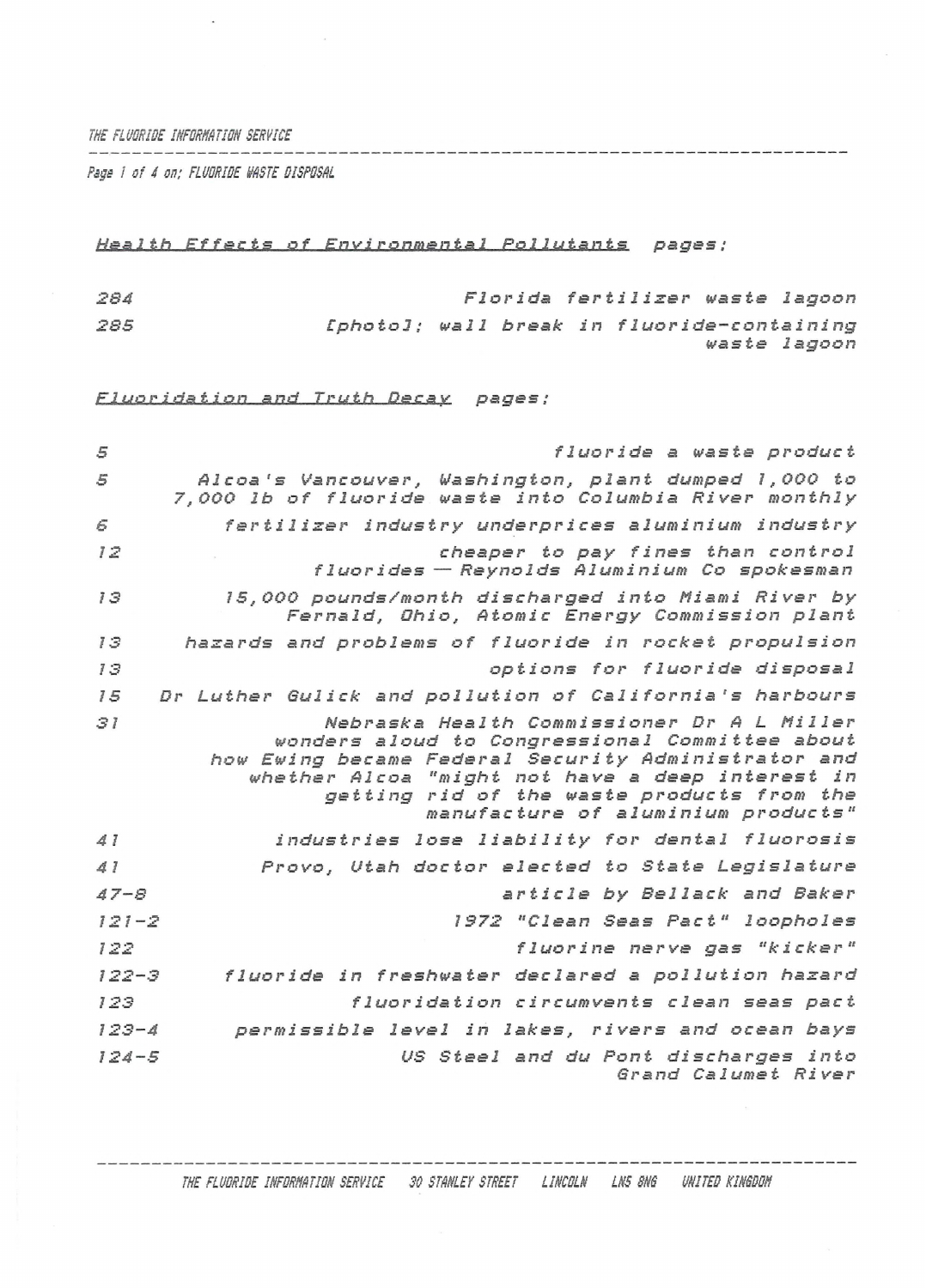### *THE FLUDRIDE INFDRW.TIDN SERVICE*

*Rags 2 of 4 on; FLUORIDE VASTE DISPOSAL*

#### *Fluoridation and Truth Decay continued;*

| 125       | fluoride and phosphate pollution in Tampa Bay, Florida                                             |
|-----------|----------------------------------------------------------------------------------------------------|
| 125       | Borden Chemical Co sued for fluoride pollution of<br>Florida harbour                               |
|           | 125-6 fish kills in Placentia Bay; fishermen refuse ERCO's<br>offer of \$300,000 compensation fund |
| 126       | ERCO fluorides find a market                                                                       |
| 135       | disposal problems of aluminium, steel and<br>fertilizer industries                                 |
| $163 - 4$ | no affluence without effluents                                                                     |
| $187 - 9$ | recommended measures in the war on fluoride pollution                                              |

### *The Fluo<sup>r</sup> <sup>í</sup> de Dues tion pages*

|    |  |  |  | dentists deciding on matters outside their knowledge           |
|----|--|--|--|----------------------------------------------------------------|
| 16 |  |  |  | industrialists wish to keep<br>fluoride waste problem a secret |

*Environmental Fluoride*\_\_LSZZ *pages ;*

*<sup>17</sup> no data found by authors on solid wastes pollution of surface and ground water 15-30 kg CaFz sludge per tonne aluminium made safe disposal of <sup>h</sup> igh-f1uoride wastes from nuclear reprocessing polluted soil also considered solid waste 26 "seepage and leaching from solid and liquid waste disposal sites can cause serious pollution of run-off and ground waters"*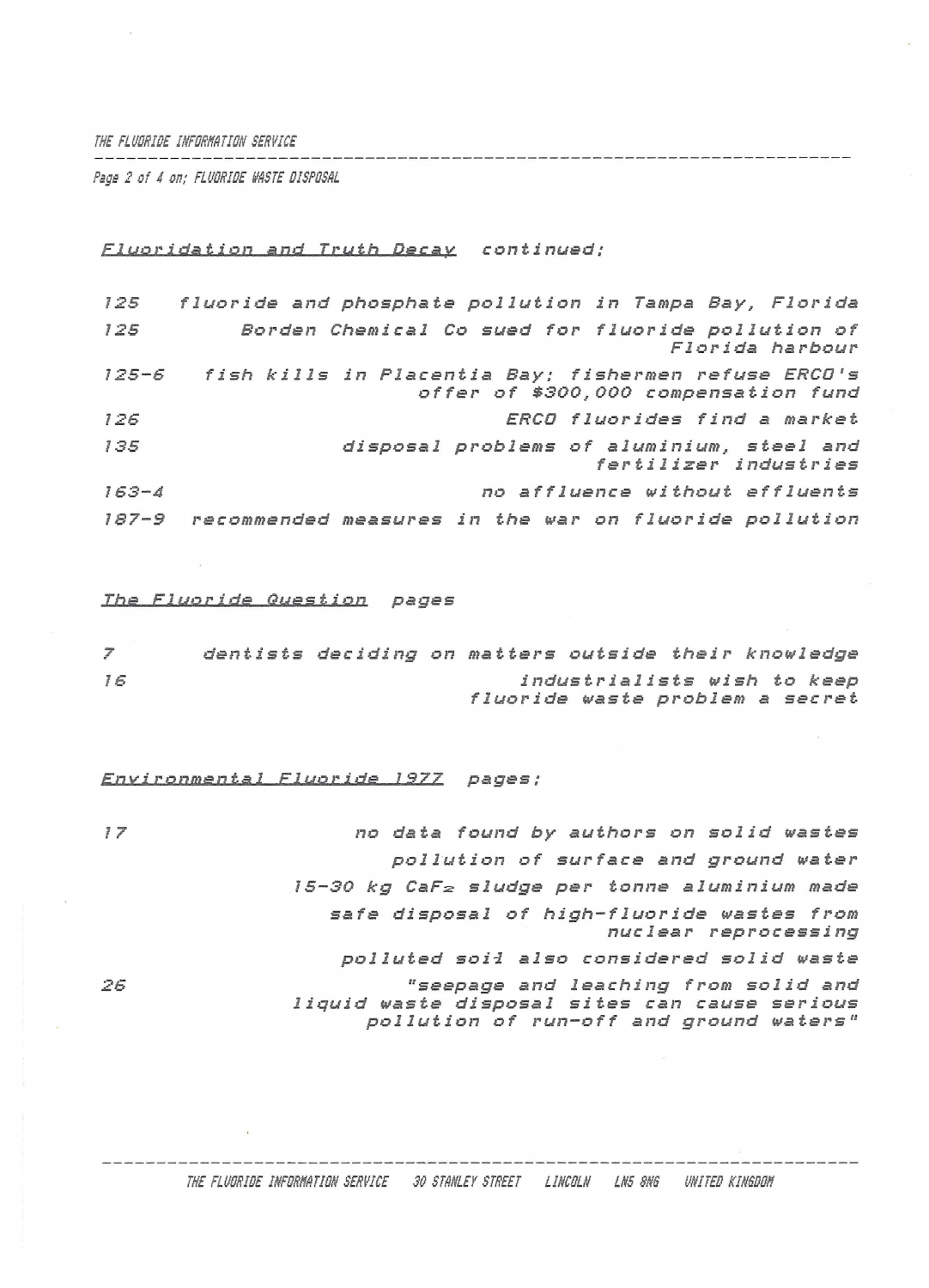THE FLUDRIDE INFORMATION SERVICE 

Page 3 of 4 on: FLUDRIDE WASTE DISPOSAL

# Environmental Fluoride 1977 continued:

| 107         | overview and recommended research for the future                                                  |
|-------------|---------------------------------------------------------------------------------------------------|
|             | airborne fluoride output in Canada and North America                                              |
|             | amounts discharged as wastewater several times<br>larger than amounts discharged as air pollution |
| $110 - 111$ | recommendations of NAS report<br>on research for the future;                                      |
| 777         | on chronic effects upon marine life at low levels                                                 |

| <u> Fluoridation 1979:</u>                               |  |
|----------------------------------------------------------|--|
| <u>Scientific Criticisms and Fluoride Dangers</u> pages: |  |

| 284 | industrial waste in Port Phillip Bay |  |  |  |  |
|-----|--------------------------------------|--|--|--|--|
|-----|--------------------------------------|--|--|--|--|

#### Fluoride in Australia \ A Case to Answer pages;

| $55 - 5$ | cheaper to pay fines than to control fluoride       |
|----------|-----------------------------------------------------|
|          | wastes, says Reynolds Aluminium Company             |
| 58       | 1,7 tons/day of fluoride wastes dumped into         |
|          | Corio Bay, Geelong, by ALCDA                        |
| 67       | majority of research on fluoride sponsored by       |
|          | industries with serious fluoride pollution problems |

Fluoride \ The Freedom Fight pages:

fluoride price before and after fluoridation 157